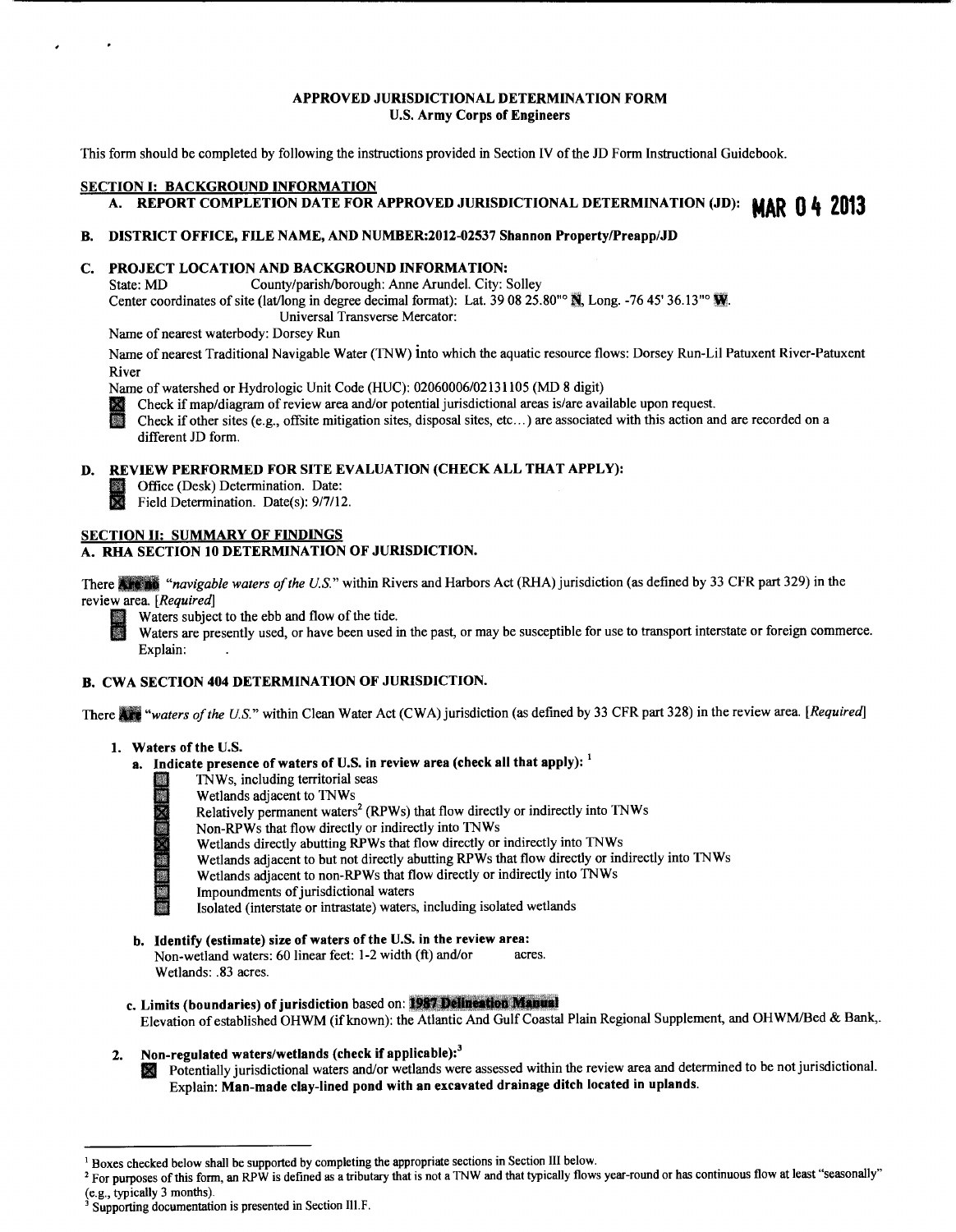#### SECTION III: CWA ANALYSIS

#### A. TNWs AND WETLANDS ADJACENT TO TNWs

The agencies will assert jurisdiction over TNWs and wetlands adjacent to TNWs. If the aquatic resource is a TNW, complete Section III.A.l and Section III.D.l. only; if the aquatic resource is a wetland adjacent to a TNW, complete Sections III.A.l and 2 and Section III.D.l.; otherwise, see Section III.B below.

 $\hat{~}$ 

#### 1. TNW

Identify TNW:

Summarize rationale supporting determination:

#### 2. Wetland adjacent to TNW

Summarize rationale supporting conclusion that wetland is "adjacent":

# B. CHARACTERISTICS OF TRIBUTARY (THAT IS NOT A TNW) AND ITS ADJACENT WETLANDS (IF ANY):

This section summarizes information regarding characteristics of the tributary and its adjacent wetlands, if any, and it helps determine whether or not the standards for jurisdiction established under *Rapanos* have been met.

The agencies will assert jurisdiction over non-navigable tributaries of TNWs where the tributaries are "relatively permanent waters" (RPWs), i.e. tributaries that typically flow year-round or have continuous flow at least seasonally (e.g., typically 3 months). A wetland that directly abuts an RPW is also jurisdictional. If the aquatic resource is not a TNW, but has year-round (perennial) flow, skip to Section III.D.2. If the aquatic resource is a wetland directly abutting a tributary with perennial flow, skip to Section III.D.4.

A wetland that is adjacent to but that does not directly abut an RPW requires a significant nexus evaluation. Corps districts and EPA regions will include in the record any available information that documents the existence of a significant nexus between a relatively permanent tributary that is not perennial (and its adjacent wetlands if any) and a traditional navigable water, even though a significant nexus finding is not required as a matter of law.

If the waterbody<sup>4</sup> is not an RPW, or a wetland directly abutting an RPW, a JD will require additional data to determine if the waterbody has a significant nexus with a TNW. If the tributary has adjacent wetlands, the significant nexus evaluation must consider the tributary in combination with all of its adjacent wetlands. This significant nexus evaluation that combines, for analytical purposes, the tributary and all of its adjacent wetlands is used whether the review area identified in the JD request is the tributary, or its adjacent wetlands, or both. If the JD covers a tributary with adjacent wetlands, complete Section III.B.l for the tributary, Section III.B.2 for any onsite wetlands, and Section III.B.3 for all wetlands adjacent to that tributary, both onsite and offsite. The determination whether a significant nexus exists is determined in Section III.C below.

- 1. Characteristics of non-TNWs that flow directly or indirectly into TNW
	- (i) General Area Conditions: Watershed size:  $~-65,947$  acres Drainage area: 30 **acres** Average annual rainfall: 36 inches Average annual snowfall: 8 inches

### (ii) Physical Characteristics:

(a) Relationship with TNW:  $\Box$  Tributary flows directly into TNW.  $\times$  Tributary flows through  $\ddagger$  tributaries before entering TNW.

Project waters are 20-25 river miles from TNW. Project waters are 1 (or less) river miles from RPW. Project waters are 20-25 aerial (straight) miles from TNW. Project waters are **1 (or less)** aerial (straight) miles from RPW. Project waters cross or serve as state boundaries. Explain:

Identify flow route to TNW<sup>5</sup>: Unnamed trib to Dorsey Run, Dorsey Run to Little Patuxent River, Little Patuxent River to Patuxent River (historically navigable to Upper Marlboro, MD).

<sup>&</sup>lt;sup>4</sup> Note that the Instructional Guidebook contains additional information regarding swales, ditches, washes, and erosional features generally and in the arid West.

<sup>&</sup>lt;sup>5</sup> Flow route can be described by identifying, e.g., tributary a, which flows through the review area, to flow into tributary b, which then flows into TNW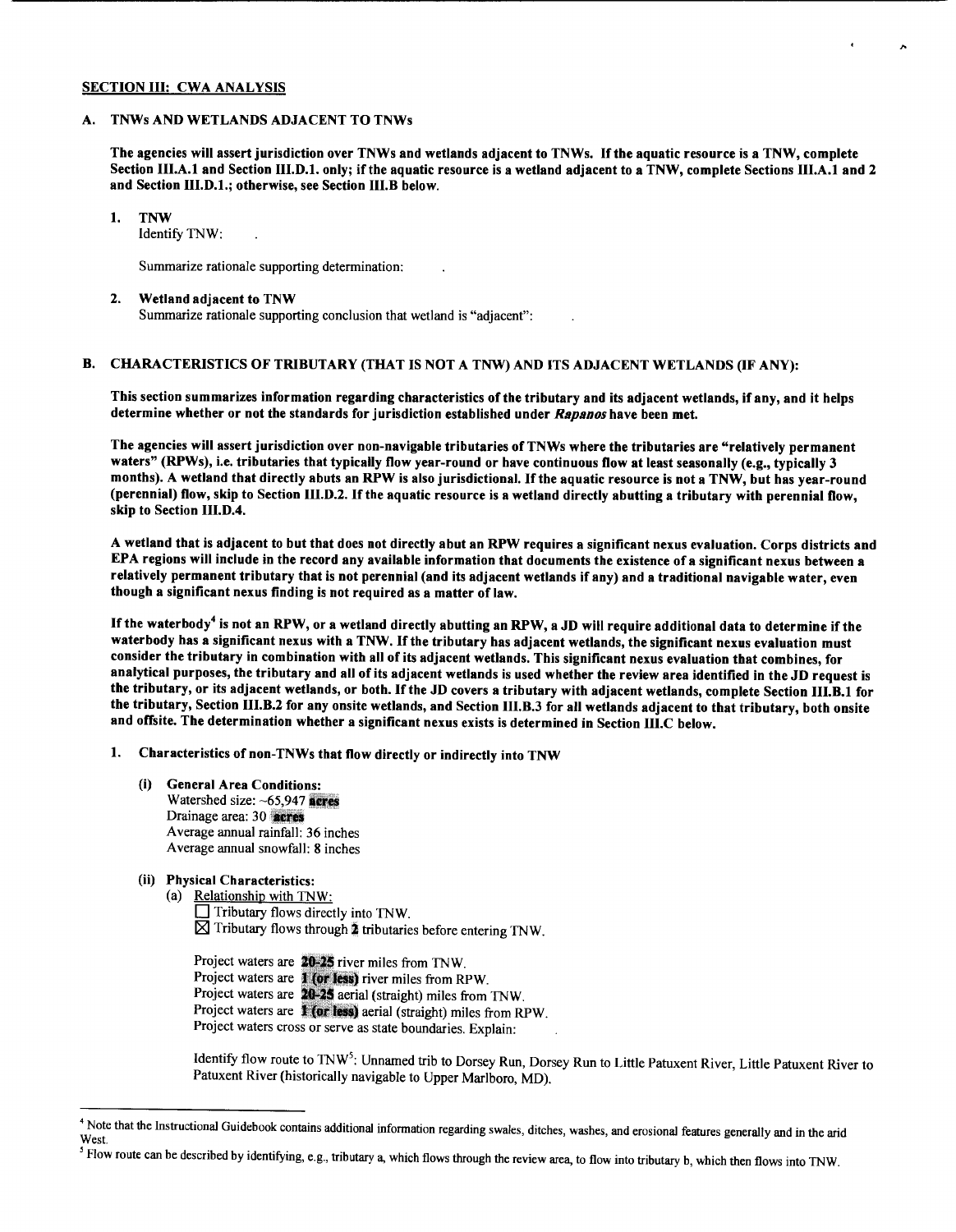Tributary stream order, if known:

 $\ddot{\phantom{a}}$ 

 $\ddot{\phantom{0}}$ 

 $\bullet$ 

| (b) | General Tributary Characteristics (check all that apply):<br>$\boxtimes$ Natural<br><b>Tributary</b> is:<br>Artificial (man-made). Explain:<br>Manipulated (man-altered). Explain:                                                                                                                                                                                                                                                                                                                                                                                                                                                                                               |
|-----|----------------------------------------------------------------------------------------------------------------------------------------------------------------------------------------------------------------------------------------------------------------------------------------------------------------------------------------------------------------------------------------------------------------------------------------------------------------------------------------------------------------------------------------------------------------------------------------------------------------------------------------------------------------------------------|
|     | <b>Tributary</b> properties with respect to top of bank (estimate):<br>Average width: 1.5 feet<br>Average depth: .2 feet<br>Average side slopes: Vertical (1:1 or less).                                                                                                                                                                                                                                                                                                                                                                                                                                                                                                         |
|     | Primary tributary substrate composition (check all that apply):<br>$\boxtimes$ Silts<br>$\boxtimes$ Sands<br>Concrete<br>$\boxtimes$ Gravel<br>Cobbles<br>Muck<br>Vegetation. Type/% cover:<br>Bedrock<br>Other. Explain:                                                                                                                                                                                                                                                                                                                                                                                                                                                        |
|     | Tributary condition/stability [e.g., highly eroding, sloughing banks]. Explain: stable.<br>Presence of run/riffle/pool complexes. Explain: No.<br>Tributary geometry: Relatively straight<br>Tributary gradient (approximate average slope): 1 %                                                                                                                                                                                                                                                                                                                                                                                                                                 |
| (c) | Flow:<br>Tributary provides for: Seasonal flow<br>Estimate average number of flow events in review area/year: 20 (or greater)<br>Describe flow regime: ephemeral/intermittent flow.<br>Other information on duration and volume: .                                                                                                                                                                                                                                                                                                                                                                                                                                               |
|     | Surface flow is: Discrete and confined. Characteristics:                                                                                                                                                                                                                                                                                                                                                                                                                                                                                                                                                                                                                         |
|     | Subsurface flow: Unknown. Explain findings:<br>$\Box$ Dye (or other) test performed:                                                                                                                                                                                                                                                                                                                                                                                                                                                                                                                                                                                             |
|     | Tributary has (check all that apply):<br>$\boxtimes$ Bed and banks<br>$\boxtimes$ OHWM <sup>6</sup> (check all indicators that apply):<br>the presence of litter and debris<br>$\boxtimes$ clear, natural line impressed on the bank $\Box$<br>destruction of terrestrial vegetation<br>changes in the character of soil<br>the presence of wrack line<br>shelving<br>sediment sorting<br>vegetation matted down, bent, or absent<br>⊠<br>leaf litter disturbed or washed away<br>scour<br>multiple observed or predicted flow events<br>sediment deposition<br>abrupt change in plant community<br>water staining<br>other (list):<br>Discontinuous OHWM. <sup>7</sup> Explain: |
|     | If factors other than the OHWM were used to determine lateral extent of CWA jurisdiction (check all that apply):<br>Mean High Water Mark indicated by:<br>High Tide Line indicated by:<br>圞<br>$\Box$ survey to available datum;<br>oil or scum line along shore objects<br>physical markings;<br>fine shell or debris deposits (foreshore)<br>vegetation lines/changes in vegetation types.<br>physical markings/characteristics<br>tidal gauges<br>other (list):                                                                                                                                                                                                               |
|     | (iii) Chemical Characteristics:<br>Characterize tributary (e.g., water color is clear, discolored, oily film; water quality; general watershed characteristics, etc.).                                                                                                                                                                                                                                                                                                                                                                                                                                                                                                           |

Explain:

Identify specific pollutants, if known: NA.

<sup>6</sup>A natural or man-made discontinuity in the OHWM does not necessarily sever jurisdiction (e.g., where the stream temporarily flows underground, or where the OHWM has been removed by development or agricultural practices). Where there is a break in the OHWM that is unrelated to the waterbody's flow regime (e.g., flow over a rock outcrop or through a culvert), the agencies will look for indicators of flow above and below the break.<br><sup>7</sup>Ibid.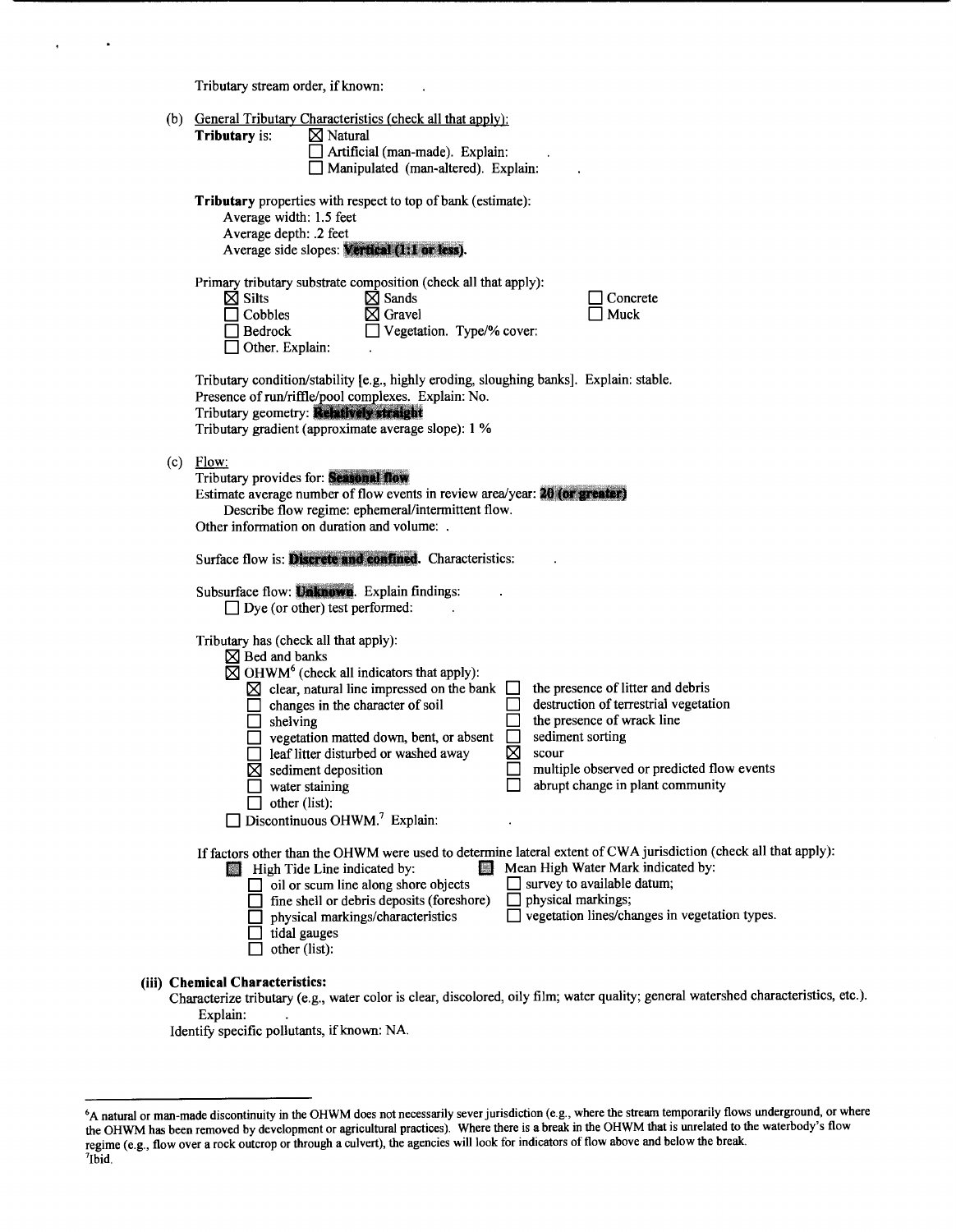### **(iv) Biological Characteristics. Channel supports (check all that apply):**

- $\Box$  Riparian corridor. Characteristics (type, average width):
- **D** Wetland fringe. Characteristics:
- **D** Habitat for:
	- **D** Federally Listed species. Explain findings:
	- **0** Fish/spawn areas. Explain findings:
	- **0** Other environmentally-sensitive species. Explain findings:
	- $\Box$  Aquatic/wildlife diversity. Explain findings:

#### **2. Characteristics of wetlands adjacent to non-TNW that flow directly or indirectly into TNW**

#### **(i) Physical Characteristics:**

- (a) General Wetland Characteristics:
	- Properties: Wetland size:.83 acres Wetland type. Explain: 0.83 PFO. Wetland quality. Explain:Good. Project wetlands cross or serve as state boundaries. Explain: NA.
- (b) General Flow Relationship with Non-TNW:
	- Flow is: **Intermittent flow**. Explain: Evidence of seasonal flow was observed as noted in Section III.D.2..

Surface flow is: Discrete and confined Characteristics:

Subsurface flow: Unknown. Explain findings:  $\Box$  Dye (or other) test performed:

- (c) Wetland Adjacency Determination with Non-TNW:
	- **Directly abutting**
	- $\times$  Not directly abutting
		- **Discrete wetland hydrologic connection.** Explain:
		- **D** Ecological connection. Explain:

~ Separated by berm/barrier. Explain: separated by a road culvert under Brock Bridge Road from a well defined channel. Surface flow from the wetland is funneled to the low point along the road into a road side ditch then through two culverts outfalling into a channel across the road.

#### (d) Proximity (Relationship) to TNW

Project wetlands are 20-25 river miles from TNW. Project waters are 20-25 aerial (straight) miles from TNW. Flow is from: Wetland to navigable waters. Estimate approximate location of wetland as within the 2-year or less floodplain.

# **(ii) Chemical Characteristics:**

Characterize wetland system (e.g., water color is clear, brown, oil film on surface; water quality; general watershed characteristics; etc.). Explain: natural w/ hydrologic input from seeps and surface flow. Identity specific pollutants, if known: NA.

# **(iii) Biological Characteristics. Wetland supports (check all that apply):**

- $\boxtimes$  Riparian buffer. Characteristics (type, average width): $\sim$ 25.
- $\overline{\boxtimes}$  Vegetation type/percent cover. Explain:plant species associated with PFO wetlands in the western shore coastalplain.
- $\boxtimes$  Habitat for:
	- 0 Federally Listed species. Explain findings:
	- **0** Fish/spawn areas. Explain findings: .
	- **0** Other environmentally-sensitive species. Explain findings:
	- $\boxtimes$  Aquatic/wildlife diversity. Explain findings: Western shore coastal plain PFO.

# **3. Characteristics of all wetlands adjacent to the tributary (if any)**

All wetland(s) being considered in the cumulative analysis: **1** 

Approximately  $(1)$  acres in total are being considered in the cumulative analysis.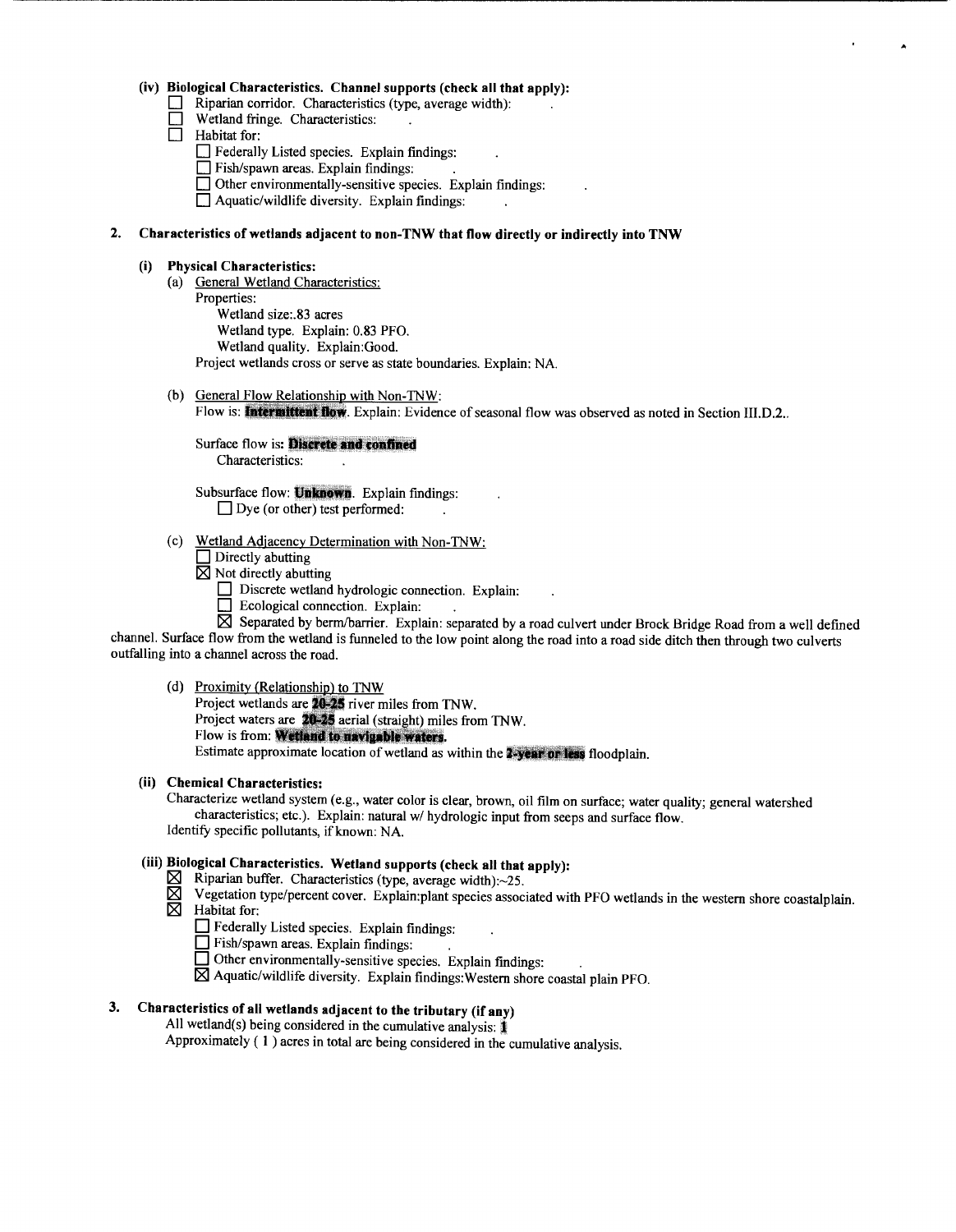For each wetland, specify the following:

 $\frac{\text{Directly abuse? (Y/N)}}{\text{Y via culvert under roadway}}$  Size (in acres)<br>283 Y via culvert under roadway

Summarize overall biological, chemical and physical functions being performed: The PFO onsite is part of a larger system with groundwater seeps and surface water contributions. It is one of many headwater contributions to the greater Dorsey Run subwatershed, a highly impervious area. This review area is partially mowed lawn and partially in forest cover with the wetlands in natural state.

### C. SIGNIFICANT NEXUS DETERMINATION

A significant nexus analysis will assess the flow characteristics and functions of the tributary itself and the functions performed by any wetlands adjacent to the tributary to determine if they significantly affect the chemical, physical, and biological integrity of a TNW. For each of the following situations, a significant nexus exists if the tributary, in combination with all of its adjacent wetlands, has more than a speculative or insubstantial effect on the chemical, physical and/or biological integrity of a TNW. Considerations when evaluating significant nexus include, but are not limited to the volume, duration, and frequency ofthe flow of water in the tributary and its proximity to a TNW, and the functions performed by the tributary and all its adjacent wetlands. It is not appropriate to determine significant nexus based solely on any specific threshold of distance (e.g. between a tributary and its adjacent wetland or between a tributary and the TNW). Similarly, the fact an adjacent wetland lies within or outside of a floodplain is not solely determinative of significant nexus.

#### Draw connections between the features documented and the effects on the TNW, as identified in the *Rapanos* Guidance and discussed in the Instructional Guidebook. Factors to consider include, for example:

- Does the tributary, in combination with its adjacent wetlands (if any), have the capacity to carry pollutants or flood waters to TNWs, or to reduce the amount of pollutants or flood waters reaching a TNW?
- Does the tributary, in combination with its adjacent wetlands (if any), provide habitat and lifecycle support functions for fish and other species, such as feeding, nesting, spawning, or rearing young for species that are present in the TNW?
- Does the tributary, in combination with its adjacent wetlands (if any), have the capacity to transfer nutrients and organic carbon that support downstream foodwebs?
- Does the tributary, in combination with its adjacent wetlands (if any), have other relationships to the physical, chemical, or biological integrity of the TNW?

#### Note: the above list of considerations is not inclusive and other functions observed or known to occur should be documented below:

- 1. Significant nexus findings for non-RPW that has no adjacent wetlands and flows directly or indirectly into TNWs. Explain findings of presence or absence of significant nexus below, based on the tributary itself, then go to Section III.D: .
- 2. Significant nexus findings for non-RPW and its adjacent wetlands, where the non-RPW flows directly or indirectly into TNWs. Explain findings of presence or absence of significant nexus below, based on the tributary in combination with all of its adjacent wetlands, then go to Section III.D:
- 3. Significant nexus findings for wetlands adjacent to an RPW but that do not directly abut the RPW. Explain findings of presence or absence of significant nexus below, based on the tributary in combination with all of its adjacent wetlands, then go to Section III.D:

### D. DETERMINATIONS OF JURISDICTIONAL FINDINGS. THE SUBJECT WATERS/WETLANDS ARE (CHECK ALL THAT APPLY):

1. TNWs and Adjacent Wetlands. Check all that apply and provide size estimates in review area: I TNWs: linear feet width (ft), Or, acres. Wetlands adjacent to TNWs: acres.

#### 2. RPWs that flow directly or indirectly into TNWs.

- Tributaries of TNW s where tributaries typically flow year-round are jurisdictional. Provide data and rationale indicating that tributary is perennial:
- Tributaries ofTNW where tributaries have continuous flow "seasonally" (e.g., typically three months each year) are jurisdictional. Data supporting this conclusion is provided at Section III.B. Provide rationale indicating that tributary flows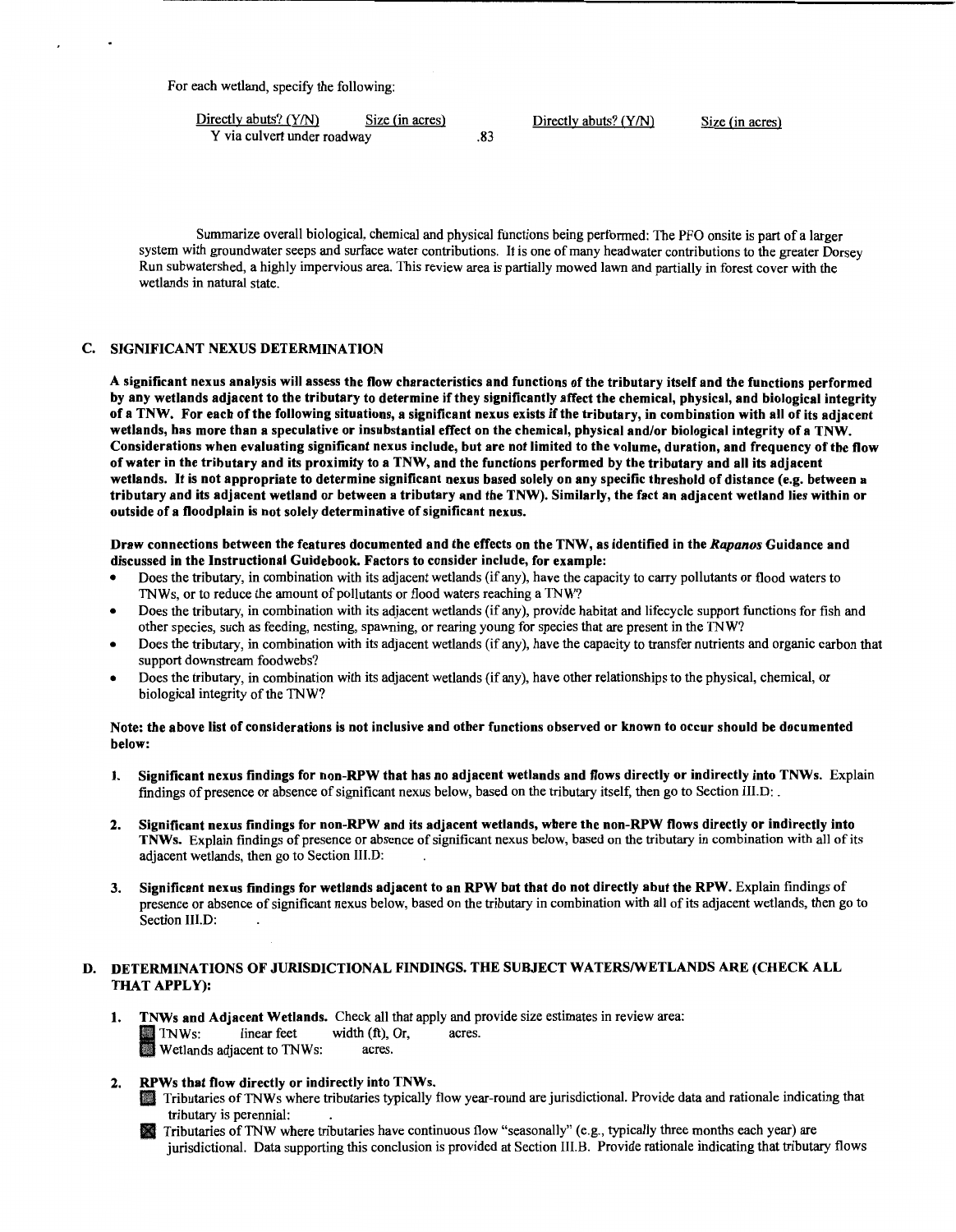seasonally: The stream channel is an seasonal intermittent channel that orginates on the site. A mapped (USGS and NRCS) intermittent channel is displayed slightly off-site. The channel is located on a low area of the property sloping away from MD 175, exiting the property into an adjacent forest. The channel displays an OHWM and bed and bank. The channel conveys onsite precipitation events and intercepts the seasonal groundwater table. In a highly imprevious subwatershed, the channel provides both ephemeral and seasonal groundwater flow with a slower response time (ground to stream) and increased natural water quality treatment to the Little Patuxent River. The off-site channel is mapped as an intermittment channel (USGS and NRCS). Flow was observed in the channel in September and December during Corps field reviews; however, it is likely the reaching portion of the channel will only convey ephemeral flow during summer months when the groundwater contributions from the seasonally high groundwater table decline.

Provide estimates for jurisdictional waters in the review area (check all that apply):

I Tributary waters: **60** linear feet1-1.5 width (ft).<br>
Other non-wetland waters: acres.

Other non-wetland waters:

Identify type(s) of waters:

# **3. Non-RPWs<sup>8</sup>that flow directly or indirectly into TNWs.**

III Waterbody that is not a TNW or an RPW, but flows directly or indirectly into a TNW, and it has a significant nexus with a TNW is jurisdictional. Data supporting this conclusion is provided at Section III. C.

Provide estimates for jurisdictional waters within the review area (check all that apply):<br>
Tributary waters: linear feet width (ft).

- I Tributary waters: linear feet width (ft).<br>
Other non-wetland waters: acres.<br>
Martify tract(s) of surtance.
	-

Identify type(s) of waters:

# **4. Wetlands directly abutting an RPW that flow directly or indirectly into TNWs.**

• Wetlands directly abut RPW and thus are jurisdictional as adjacent wetlands.

Wetlands directly abutting an RPW where tributaries typically flow year-round. Provide data and rationale indicating that tributary is perennial in Section III.D.2, above. Provide rationale indicating that wetland is directly abutting an RPW:

• Wetlands directly abutting an RPW where tributaries typically flow "seasonally." Provide data indicating that tributary is seasonal in Section III.B and rationale in Section III.D.2, above. Provide rationale indicating that wetland is directly abutting an RPW: The wetland was observed by the Corps as directly touching (i.e., no break in connection) the watercourse. The PFO on-site slopes/flows toward Brock Bridge Road. Discreet flow exits the wetland and is conveyed through a short segment (~35 feet) of roadside drainage ditch to a culvert road crossing. Construction on Brock Bridge Road had added a sump collection area at the first pipe outfall and a second length of culvert under a freshly graded road expansion with a new headwall outfall. Flow from the site travels through the culverts, exits the new culvert outfall, and travels through a freshly graded channel connection to an existing channel approxiamtely 4-5 feet wide with ~ **1:1** banks. Flow was observed in this channel during September and December site visits; however, it appears the channel will be dry during summer months.

Provide acreage estimates for jurisdictional wetlands in the review area: acres.

# **5. Wetlands adjacent to but not directly abutting an RPW that flow directly or indirectly into TNWs.**

II Wetlands that do not directly abut an RPW, but when considered in combination with the tributary to which they are adjacent and with similarly situated adjacent wetlands, have a significant nexus with a TNW are jurisidictional. Data supporting this conclusion is provided at Section III.C.

Provide acreage estimates for jurisdictional wetlands in the review area: acres.

# **6. Wetlands adjacent to non-RPWs that flow directly or indirectly into TNWs.**

II Wetlands adjacent to such waters, and have when considered in combination with the tributary to which they are adjacent and with similarly situated adjacent wetlands, have a significant nexus with a TNW are jurisdictional. Data supporting this conclusion is provided at Section III.C.

Provide estimates for jurisdictional wetlands in the review area: acres.

#### **7. Impoundments of jurisdictional waters.9**

 ${}^{8}$ See Footnote # 3

<sup>&</sup>lt;sup>9</sup> To complete the analysis refer to the key in Section III.D.6 of the Instructional Guidebook.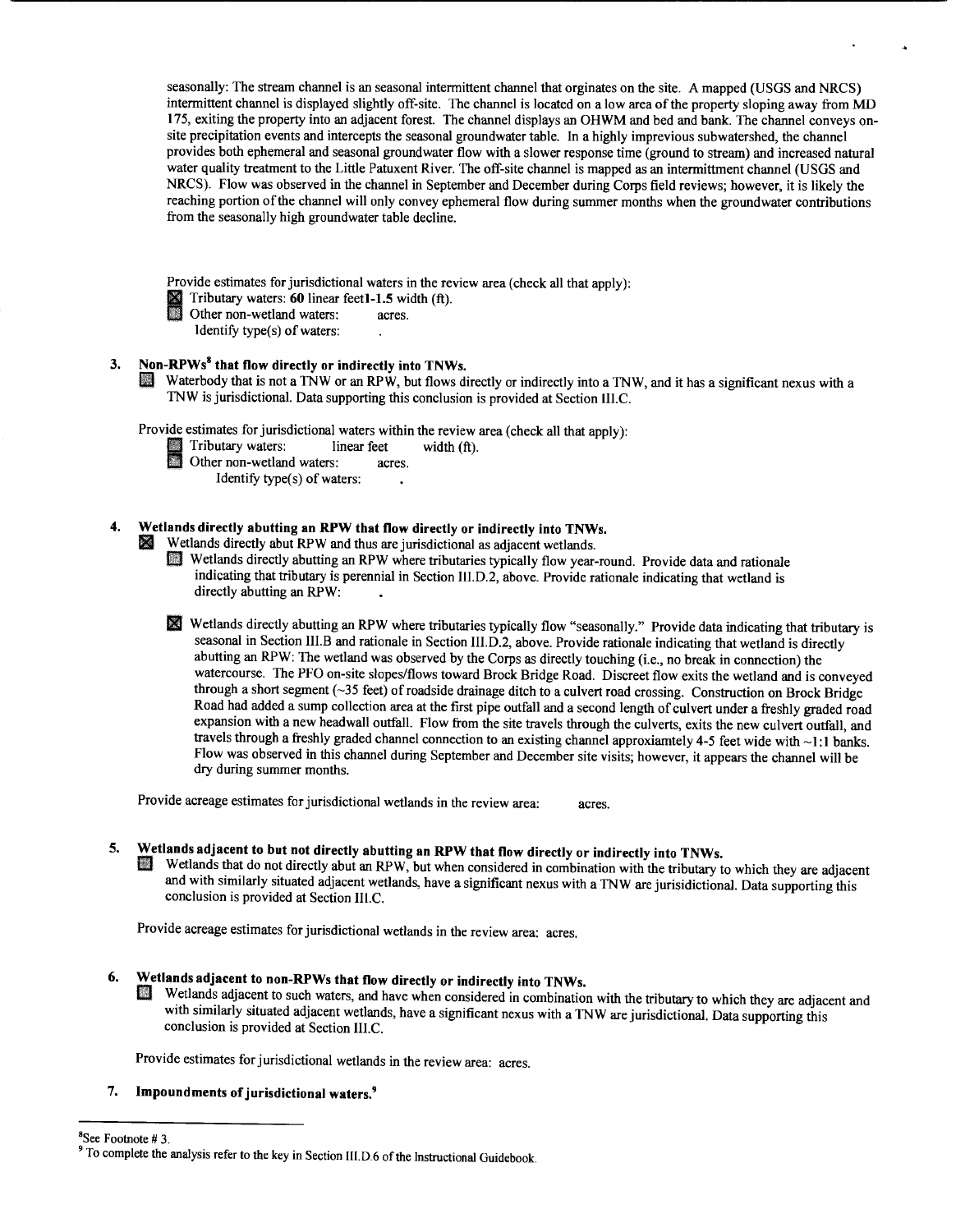|    | As a general rule, the impoundment of a jurisdictional tributary remains jurisdictional.<br>Demonstrate that impoundment was created from "waters of the U.S.," or<br>K<br>Demonstrate that water meets the criteria for one of the categories presented above (1-6), or<br>Demonstrate that water is isolated with a nexus to commerce (see E below).                                                                                                                                                                                                                                                                                                                                                                                                                          |
|----|---------------------------------------------------------------------------------------------------------------------------------------------------------------------------------------------------------------------------------------------------------------------------------------------------------------------------------------------------------------------------------------------------------------------------------------------------------------------------------------------------------------------------------------------------------------------------------------------------------------------------------------------------------------------------------------------------------------------------------------------------------------------------------|
| E. | ISOLATED [INTERSTATE OR INTRA-STATE] WATERS, INCLUDING ISOLATED WETLANDS, THE USE,<br>DEGRADATION OR DESTRUCTION OF WHICH COULD AFFECT INTERSTATE COMMERCE, INCLUDING ANY<br>SUCH WATERS (CHECK ALL THAT APPLY): <sup>10</sup><br>which are or could be used by interstate or foreign travelers for recreational or other purposes.<br>驧<br>from which fish or shellfish are or could be taken and sold in interstate or foreign commerce.<br>which are or could be used for industrial purposes by industries in interstate commerce.<br>Interstate isolated waters. Explain:<br>Other factors. Explain:                                                                                                                                                                       |
|    | Identify water body and summarize rationale supporting determination:                                                                                                                                                                                                                                                                                                                                                                                                                                                                                                                                                                                                                                                                                                           |
|    | Provide estimates for jurisdictional waters in the review area (check all that apply):<br>width $(ft)$ .<br>Tributary waters:<br>linear feet<br>Other non-wetland waters:<br>acres.<br>Identify type(s) of waters:<br>Wetlands:<br>acres.                                                                                                                                                                                                                                                                                                                                                                                                                                                                                                                                       |
| F. | NON-JURISDICTIONAL WATERS, INCLUDING WETLANDS (CHECK ALL THAT APPLY):<br>If potential wetlands were assessed within the review area, these areas did not meet the criteria in the 1987 Corps of Engineers<br>Wetland Delineation Manual and/or appropriate Regional Supplements.<br>Review area included isolated waters with no substantial nexus to interstate (or foreign) commerce.<br>Prior to the Jan 2001 Supreme Court decision in "SWANCC," the review area would have been regulated based solely on the<br>$\mathsf{L}$<br>"Migratory Bird Rule" (MBR).<br>Waters do not meet the "Significant Nexus" standard, where such a finding is required for jurisdiction. Explain:<br><b>R</b><br>Other: (explain, if not covered above): Man-made pond created in uplands. |
|    | Provide acreage estimates for non-jurisdictional waters in the review area, where the sole potential basis of jurisdiction is the MBR<br>factors (i.e., presence of migratory birds, presence of endangered species, use of water for irrigated agriculture), using best professional<br>judgment (check all that apply):<br>width (ft).<br>linear feet<br>Non-wetland waters (i.e., rivers, streams):<br>鼷<br>蠟<br>Lakes/ponds:<br>acres.<br>acres. List type of aquatic resource:<br>Other non-wetland waters:<br>Wetlands:<br>acres.                                                                                                                                                                                                                                         |
|    | Provide acreage estimates for non-jurisdictional waters in the review area that do not meet the "Significant Nexus" standard, where such<br>a finding is required for jurisdiction (check all that apply):<br>width $(ft)$ .<br>linear feet.<br>Non-wetland waters (i.e., rivers, streams):<br>讔<br>Lakes/ponds:<br>acres.<br>acres. List type of aquatic resource:<br>N<br>Other non-wetland waters:<br>職<br>Wetlands:<br>acres.                                                                                                                                                                                                                                                                                                                                               |

# SECTION IV: DATA SOURCES.

 $\bullet$ 

- A. SUPPORTING DATA. Data reviewed for JD (check all that apply- checked items shall be included in case file and, where checked and requested, appropriately reference sources below):
	- Maps, plans, plots or plat submitted by or on behalf of the applicant/consultant:8/16/12 Klebasko Environmental LLC for Messick & Associates.
	- Data sheets prepared/submitted by or on behalf of the applicant/consultant.

 $\ddot{\phantom{a}}$  $\ddot{\phantom{a}}$ 

- $\times$  Office concurs with data sheets/delineation report.
- $\Box$  Office does not concur with data sheets/delineation report.
- Data sheets prepared by the Corps:<br>Corps navigable waters' study:
	- Corps navigable waters' study:

<sup>&</sup>lt;sup>10</sup> Prior to asserting or declining CWA jurisdiction based solely on this category, Corps Districts will elevate the action to Corps and EPA HQ for review consistent with the process described in the Corps/EPA *Memorandum Regarding CWA Act Jurisdiction Following Rapanos.*